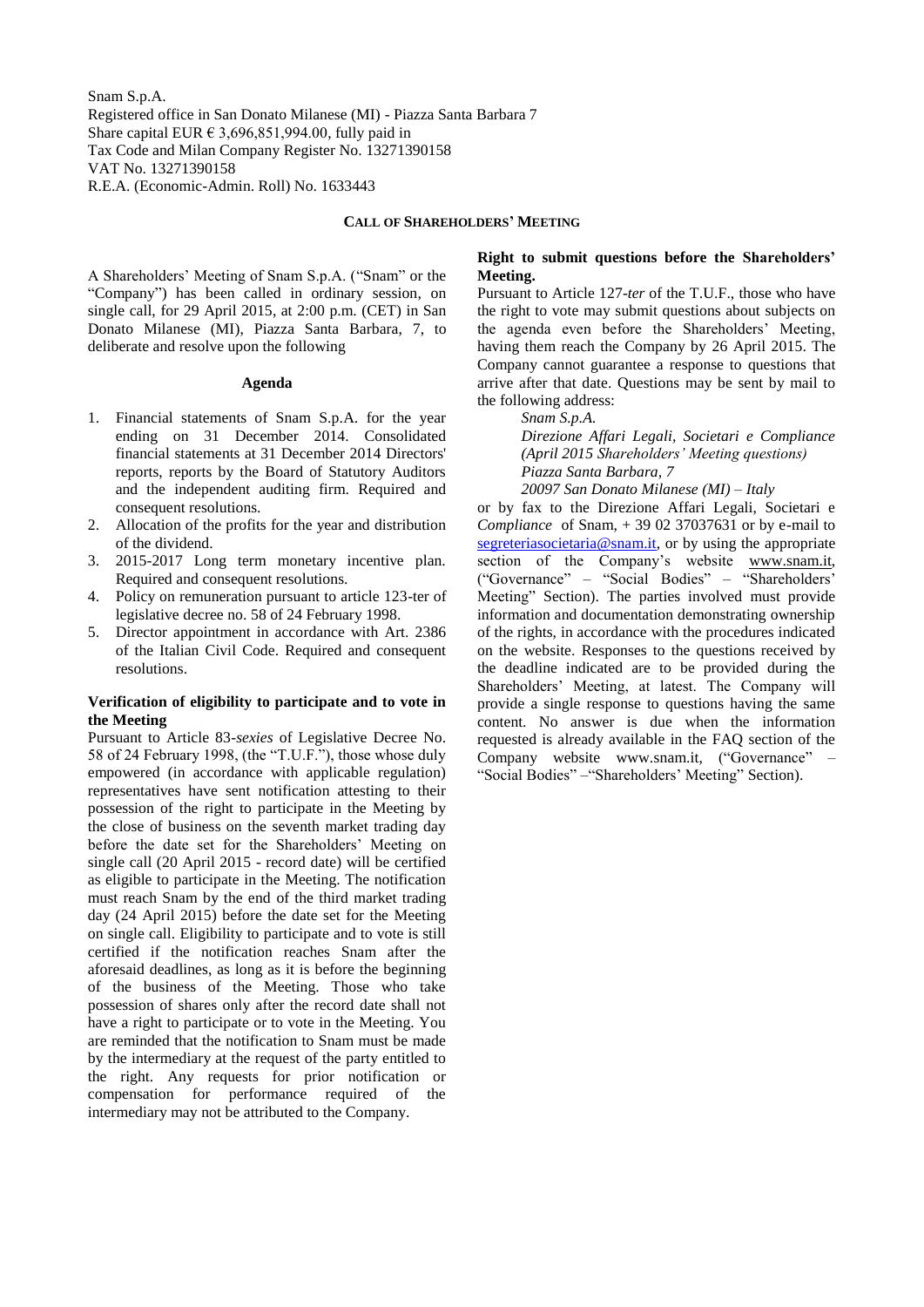## **Additions to the agenda for the Shareholders' Meeting and proposals for resolution on the items on the agenda**

Pursuant to Article 126-*bis* of the T.U.F., such shareholders as, even jointly, represent at least one fortieth of the share capital (2.5%) may request, within ten days of publication of this notice, to add to the list of items to be deliberated, indicating in that request the further matters proposed, or may present proposals for resolution on items already on the agenda. Questions must be submitted in writing to the registered office by recorded delivery or by certified e-mail to [snam.assemblea@pec.snam.it](mailto:snam.assemblea@pec.snam.it) accompanied by a description of the items requested for resolution or of the reasons for further proposals for resolution presented on items already on the agenda. In any event, all parties entitled to vote may individually present proposals for resolution in the Shareholders' Meeting. Further information is available in the appropriate section of the Company's website www.snam.it, ("Governance" – "Social Bodies" –"Shareholders' Meeting" Section).

## **Voting by proxy**

Pursuant to Article 135-*novies* of the T.U.F. and Article 10.2 of the Bylaws, those entitled to vote may be represented in the Shareholders' Meeting as provided for by law. Notification of proxy delegation must be sent to the Company by mail to the address:

> *Snam S.p.A. Direzione Affari Legali, Societari e Compliance (April 2015 Shareholders' Meeting proxies) Piazza Santa Barbara, 7 20097 San Donato Milanese (MI) – Italy*

or by certified e-mail to [snam.assemblea@pec.snam.it,](mailto:snam.assemblea@pec.snam.it) or by e-mail to [segreteriasocietaria@snam.it](mailto:segreteriasocietaria@snam.it) or by fax to the Direzione Affari Legali, Societari e *Compliance* of Snam, + 39 02 37037631. Proxies and related voting instructions are always revocable. A proxy form is available in the appropriate section of the Company's website [www.snam.it,](http://www.snam.it/) ("Governance" – "Social Bodies" – "Shareholders' Meeting" Section).

#### **Shareholder Representative designated by the Company**

Pursuant to Article 135-*undecies* of the T.U.F., the Company has designated Georgeson S.r.l. as the entity ("Designated Representative") to which shareholders may confer proxies free of charge. The proxy is to attach voting instructions for all or each of the proposals on matters on the agenda. The proxy must be conferred by signing the specific proxy form made available in the appropriate section of the Company's website [www.snam.it,](http://www.snam.it/) ("Governance" – "Social Bodies" – "Shareholders' Meeting" Section), and transmitted, by the methods indicated therein, by the end of the second trading day before the date set for the Shareholders' Meeting, including in the case of a call subsequent to first call. Proxies and related voting instructions are revocable within the aforementioned period. Proxies have no effect on proposals for which no voting

instructions have been provided. Further information is available in the appropriate section of the Company's website [www.snam.it,](http://www.snam.it/) ("Governance" – "Social Bodies" – "Shareholders' Meeting" Section).

As of 27 March 2015, the Designated Representative will be available to Shareholders to provide necessary information and clarifications via the freephone number 800-189038 for those calling from Italy and  $+39$  06 42171800 for those calling from abroad, in addition to via the e-mail address [rappresentantesnam@georgeson.com](mailto:rappresentantesnam@georgeson.com)

#### **Requesting information and the Company website**

For any additional information concerning the Shareholders' Meeting and, in particular, procedures for exercising rights, please consult Company's website, [www.snam.it,](http://www.snam.it/) ("Governance" – "Social Bodies" – "Shareholders' Meeting" Section), or write to the e-mail address [segreteriasocietaria@snam.it.](mailto:segreteriasocietaria@snam.it) The following are also in operation:

- Freephone number 800 360 243, valid within Italy;
- Telephone number +39 02 37000890;
- Fax number +39 02 37037631.

# **Disclosure documentation**

The reports and the proposals of the Board of Directors:

- $\triangleright$  on the items n. 3 and 5 on the agenda, as well as the related documentation will be available to the public simultaneously to such notice. With reference to item n. 5 on the Agenda, it should be noted that, since this is a mere integration of the Board of Directors, in accordance with Art. 2386 of the Italian Civil Code, as well as Art. 13.6 of the Company's Bylaws, the Shareholders' Meeting will be called on to vote with the majorities required by the law and in compliance with the principles of composition of the Board established by the law, without the application of legal and statutory provisions regarding slate voting.
- $\triangleright$  on the items n. 1, 2 and 4 on the agenda, as well as the related documentation will be available to the public within the 7 April 2015

at the Company's registered office and at Borsa Italiana S.p.A. [\(www.borsaitaliana.it\)](http://www.borsaitaliana.it/) as well as at the Company's website, [www.snam.it,](http://www.snam.it/) ( "Governance" – "Social Bodies" – "Shareholders' Meeting" section) and on the authorised storage mechanism 1Info (www.1info.it).

## **Other information**

Experts, financial analysts and journalists who intend to attend the Shareholders' Meeting must write to the email address [segreteriasocietaria@snam.it](mailto:segreteriasocietaria@snam.it) or send an appropriate request to Direzione Affari Legali, Societari e Compliance of Snam by mail or by fax to +39 02 37037631, by 27 April 2015.

Parties eligible to participate in the Shareholders' Meeting are invited to report before the scheduled start of the Shareholders' Meeting, in order to facilitate admission operations. Registration operations will be carried out at the venue of the Shareholders' Meeting, beginning at 1:00 p.m. (CET).